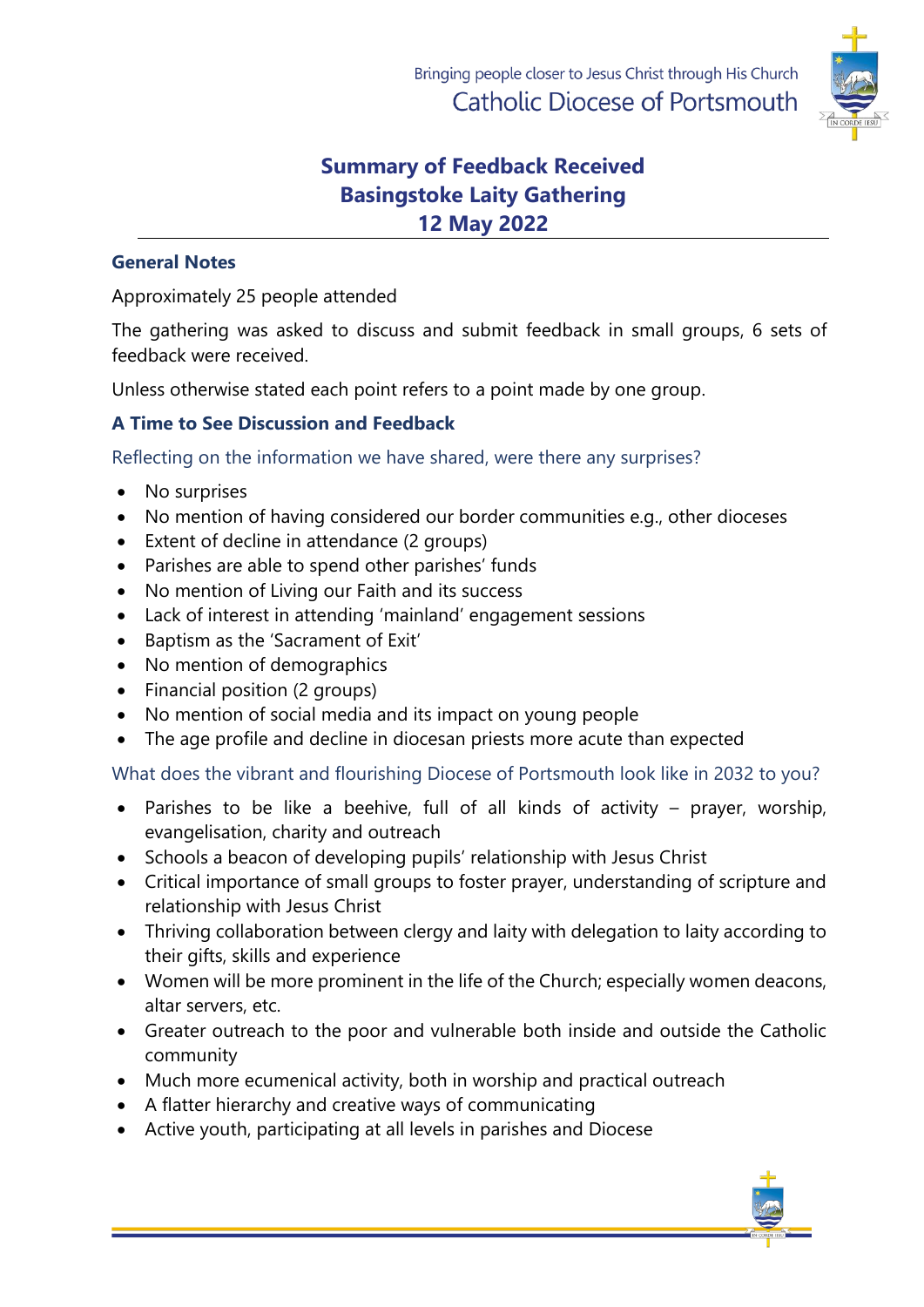- Great awareness of own gifts/charisms and awareness of each others' gifts/charisms
- A stepped approach, looking at 3-4 priorities
- A focus of resources and energy on areas flourishing now
- Schools made a number 1 priority
- Rationalise estate and release people from property management
- Focus on growing centres of community, that will drive more than the physical church building
- Communication and engagement to reflect the reality of each local community, rather than central, top-down, views
- Embracing the reality which is already here; we already have married priests, the church needs more on this
- Build a strong lay leadership for the financial/operational work of the Diocese, release priests to focus on spiritual leadership
- [Priests?] fairly recompenses in a similar way to other roles in society e.g. with a market rate salary
- Roles need to be questioned: is the role required, and does it need to be done by a member of the clergy
- Estate should be managed in a more holistic, business-like and transparent manner
- Larger participation of those who support current projects and new participation encouraged (clergy and lay).
- Less bureaucracy
- Diocese to embrace the opportunity to heal people post-covid, both physically and spiritually.
- Provide mental health sessions, grief counselling, yoga, mindfulness, meditation, etc. to plug the gap which the NHS has been unable to fill.
- Elderly population is well looked after and not lonely
- Bible study groups run by priests
- Youth are confident to be witnesses to their faith and have the knowledge to answer questions about their faith

### **A Time to Choose Discussion and Feedback**

Reflecting on the emerging priorities; is there anything else which is important to you to add?

- A specific focus on women
- Our religious communities and their role in the Diocese

Looking at each of the priorities in turn; what do you think we need to do in order to achieve this?

Christ at the Centre: Liturgy and Prayer

- 24hrs webcam so that parishioners can be "in" the church and pray
- Open and accessible churches (2 groups)

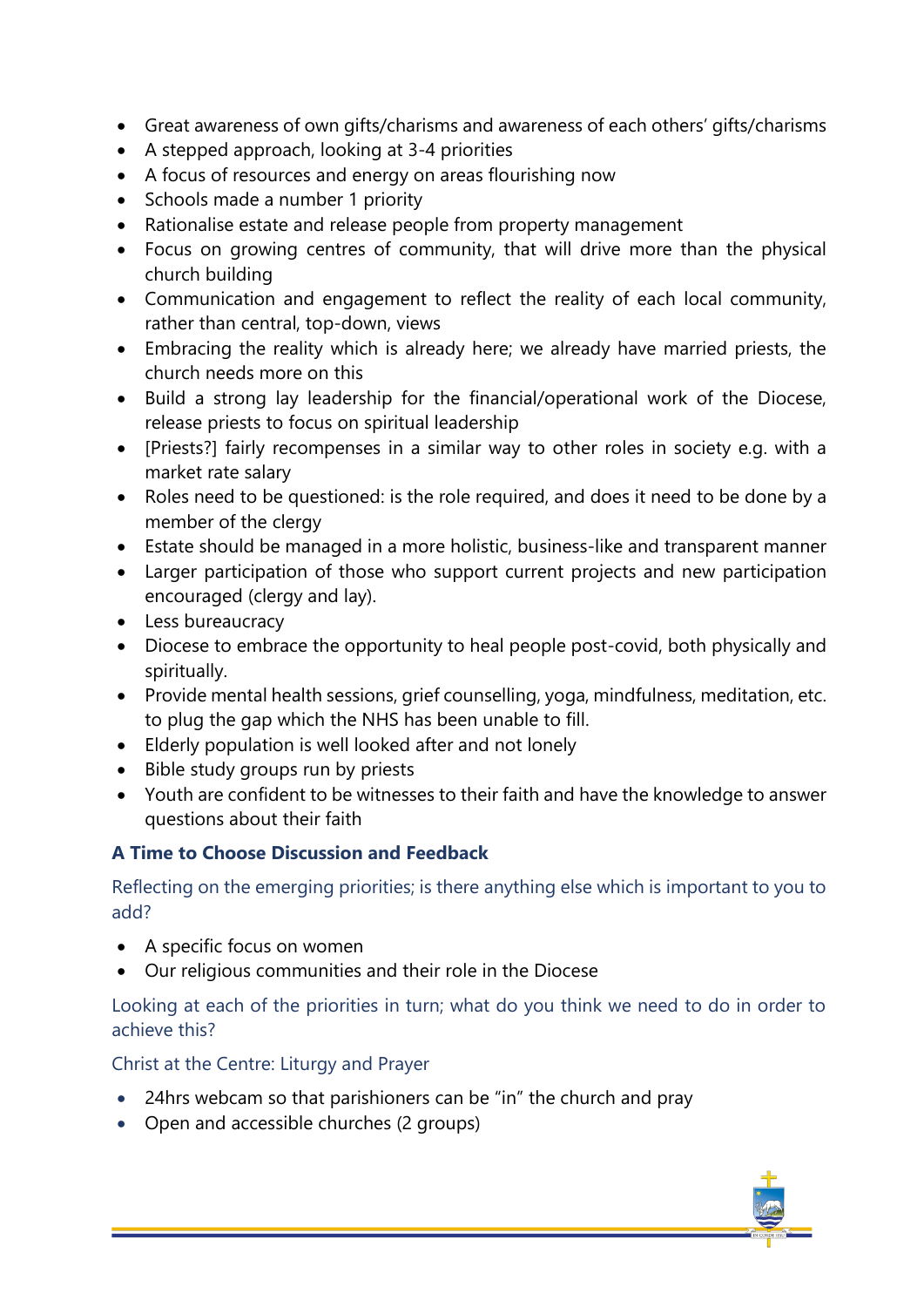- Teaching on prayer
- Encourage small groups for specific purposes (e.g. rosary, prayer)
- Better formation in the faith
- High quality and engaging homilies
- Varied and creative liturgy
- More participation in liturgy by all ages

## Vibrant & Welcoming Missionary Parishes

- Start reaching out, go to where people are and welcome them before they arrive
- Let people know the Church is there for them, including lapsed Catholics
- Priest to recognise their role in making all welcome; sometimes there are favourites or people are excluded
- Social opportunities after Sunday Mass
- Mid-week parish groups
- Training on how to engage with people/visitors who are different from us
- Clear identification of all the small groups in a parish so that new people can be invited to join (e.g. in parish welcome pack, directory)
- Volunteers who are not Catholic encouraged
- Activities outside church premises (e.g. foodbanks, coffee mornings, etc.)

## Church Without Walls: Charity, Outreach & Creation

- More partnerships with other groups, communities and charities (2 groups)
- Be more visible
- Priests involved in reaching out
- Encourage Catholic teachers to work in Catholic schools
- Funding for pastoral workers
- Retired priests to assist with chaplaincy
- Consider USA model
- Caritas/outreach to focus on schools, not just parishes, to engage pupils, staff, parents and wider community who may not attend church
- Prioritise environmental projects as young people are passionate about environmental issues

## Clergy Leaders, Pastors, Teachers & Brothers

- Allow women deacons; women are the influencers, teaching children and taking them to church
- Provide better support for priests
- Provide space for discussion on married and female priests
- Priority to include religious sisters (2 groups)
- Engage laity in supporting priest through feedback (360° exercise)
- Laity to be more central to the journey more collaboration and less hierarchy parish councils are essential, and they also need training and support

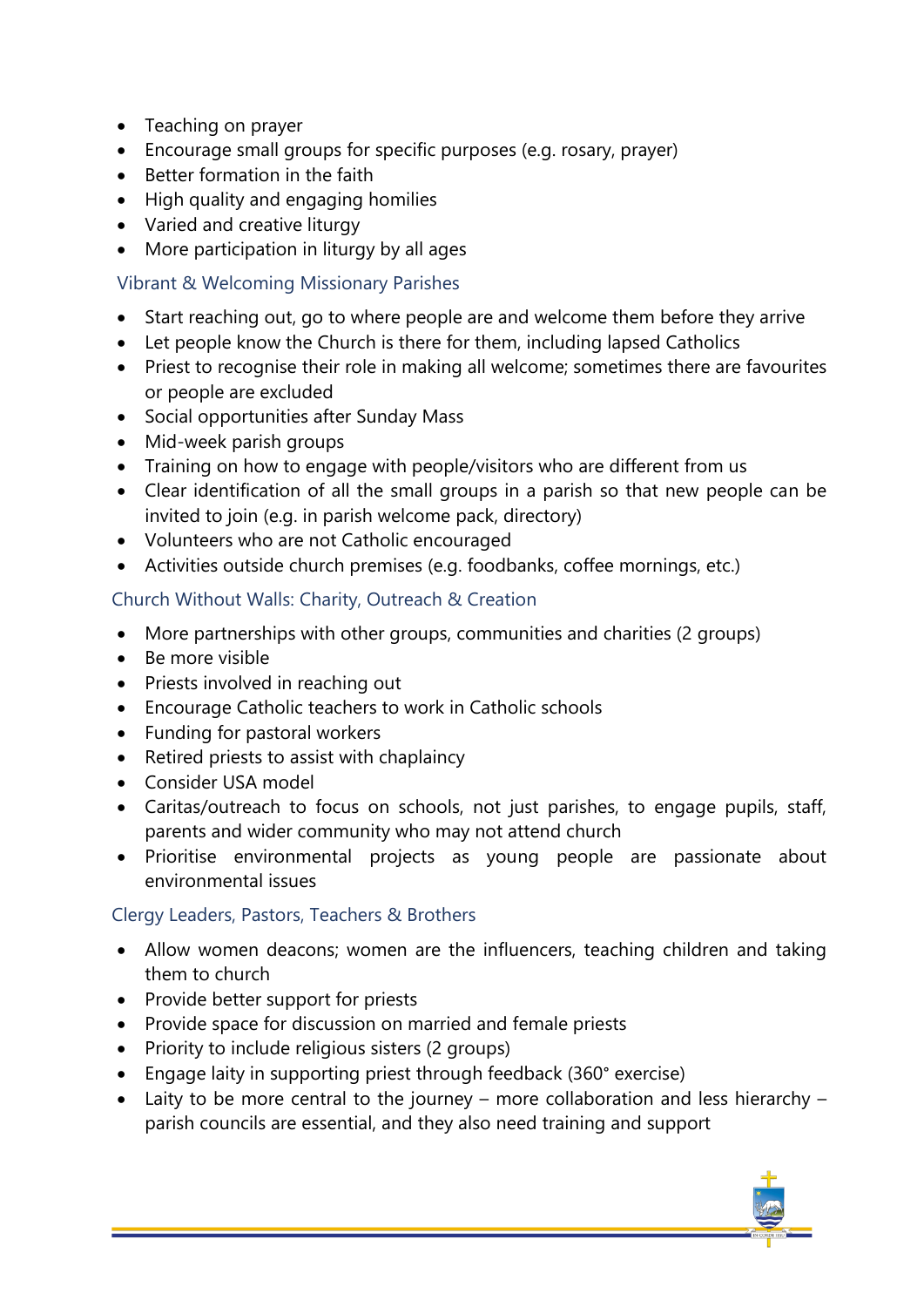- Religious orders/communities are very valuable but there needs to be a clear definition of priorities to avoid tension between the priorities of the community and the priorities of the Diocese
- Improved communication between priests and their parish community
- Priests in a pastoral area to all work together and share their time and skills across the pastoral area.
- Retired priests to continue to be attached to a parish or faith community (e.g school or chaplaincy)
- Allow for different models of parish leadership depending on gifts of each priest and the gifts of the laity
- Longer terms for parish priest tenures to reduce frequency and impact of change
- Better transition/change management where priests move
- Provide formation for non-Catholic teachers to help recruitment and retention

## Laity Formed, Inspired, Involved

- Recognise that everyone is at different stage of their spiritual journey and have a clearly defined offer to support each stage of the journey
- Priests open to accepting help from laity
- Standardised catechesis across the Diocese
- Less focus on "properly catechised", move to "properly engaged". Formation is important but not dictatorial
- Develop true welcome and acceptance
- Provide quality ongoing formation
- Opportunities to gather
- Accessible liturgy
- Explain why the Church says what it does on challenging issues such as gender equaltiy, sex, social issues, LGBTQ+
- Ensure laity understand their practical responsibilities
- Provide regular retreats

## The Young Church Today and Tomorrow

- Mother and toddler groups
- Baptism preparation to be followed-up between baptism and first holy communion.
- Young families brought together for prayer and social activities
- Special mission of trained priests to engage with schools, they need to be familiar with technology and communication platforms young people use.
- Build communities on social media channels
- Schools should welcome priests and support them
- Need to go where young people are, not where we think they should be. Less focus on Mass and more on shared experiences (e.g. pilgrimages, socials, intergenerational activites).
- Listen to young people and encourage peer ministry